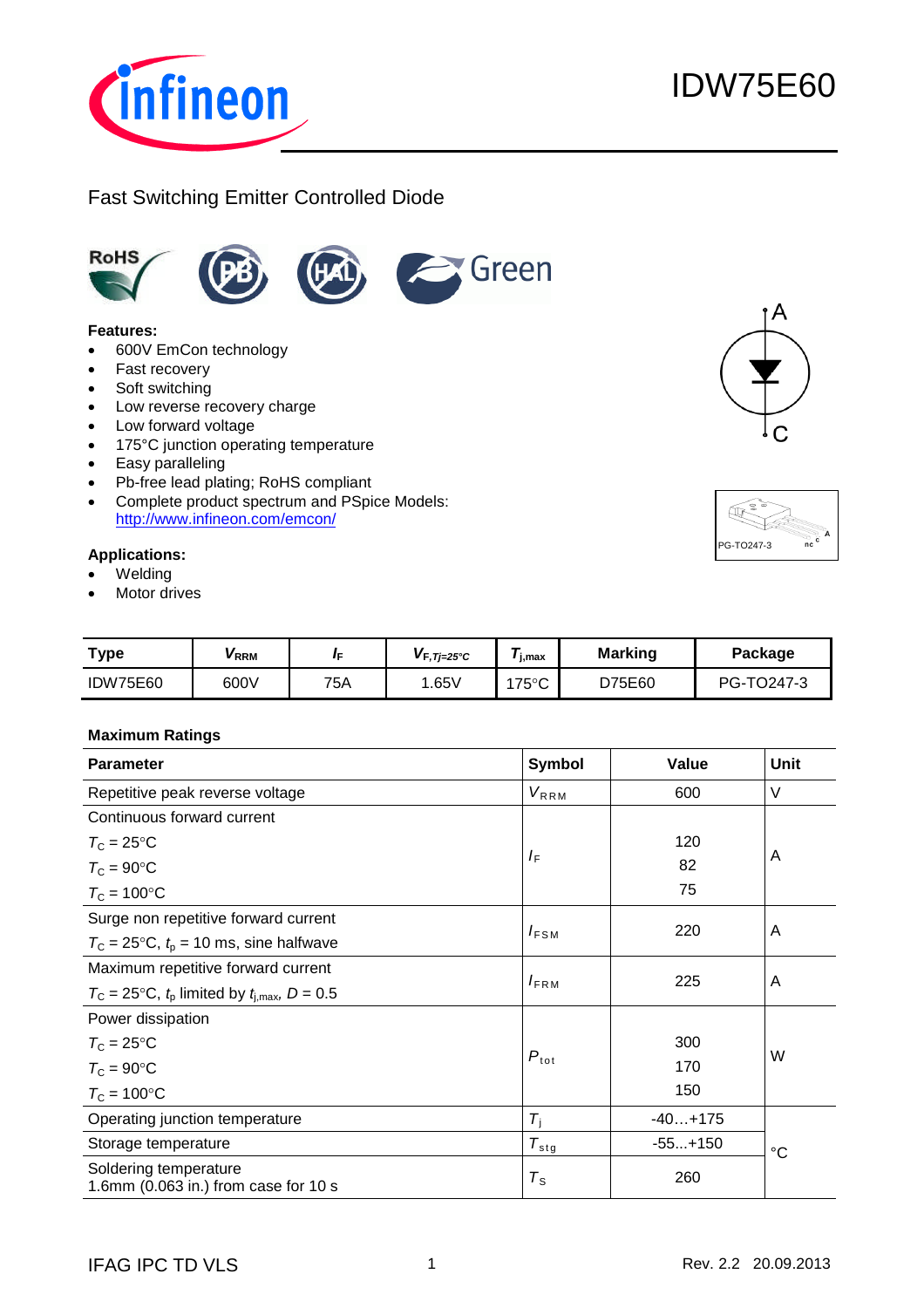

#### **Thermal Resistance**

| <b>Parameter</b>      | Symbol     | <b>Conditions</b> | Max. Value | Unit |
|-----------------------|------------|-------------------|------------|------|
| <b>Characteristic</b> |            |                   |            |      |
| Thermal resistance,   | $R_{thJC}$ |                   | 0.5        | K/W  |
| $junction - case$     |            |                   |            |      |
| Thermal resistance,   | $R_{thJA}$ |                   | 40         |      |
| junction - ambient    |            |                   |            |      |

# **Electrical Characteristic,** at  $T_j = 25 \text{ °C}$ , unless otherwise specified

| <b>Parameter</b> | <b>Symbol</b> | <b>Conditions</b> |      | Value |      | Unit |
|------------------|---------------|-------------------|------|-------|------|------|
|                  |               |                   | min. | typ.  | max. |      |

# **Static Characteristic**

| Collector-emitter breakdown voltage | $V_{RRM}$      | $I_R = 0.25 \text{ mA}$ | 600 | $\overline{\phantom{a}}$ |      |    |
|-------------------------------------|----------------|-------------------------|-----|--------------------------|------|----|
| Diode forward voltage               | $V_F$          | $I_F = 75A$             |     |                          |      |    |
|                                     |                | $T_i = 25^{\circ}C$     |     | 1.65                     | 2.0  |    |
|                                     |                | $T_i = 175$ °C          |     | 1.65                     | -    |    |
| Reverse leakage current             | $\overline{R}$ | $V_R = 600V$            |     |                          |      | μA |
|                                     |                | $T_i = 25^{\circ}C$     |     | ٠                        | 40   |    |
|                                     |                | $T_i = 175$ °C          |     | $\overline{\phantom{a}}$ | 2500 |    |

## **Dynamic Electrical Characteristics**

| Diode reverse recovery time                                        | $\iota_{\mathsf{r}\mathsf{r}}$ | $T_i = 25^{\circ}C$          | 121  | ns        |
|--------------------------------------------------------------------|--------------------------------|------------------------------|------|-----------|
| Diode reverse recovery charge                                      | $Q_{rr}$                       | $V_R = 400V$ , $I_F = 75A$ , | 2.4  | μC        |
| Diode peak reverse recovery current                                | $I_{rr}$                       | $dI_F/dt = 1460$ A/µs        | 38.5 |           |
| Diode peak rate of fall of reverse<br>recovery current during $tb$ | $dl_{rr}/dt$                   |                              | 921  | $A/\mu s$ |

| Diode reverse recovery time                                        | $\iota$ rr       | $T_i = 125$ °C               | 155  | ns        |
|--------------------------------------------------------------------|------------------|------------------------------|------|-----------|
| Diode reverse recovery charge                                      | $Q_{\text{rrm}}$ | $V_R = 400V$ , $I_F = 75A$ , | 4.4  | uС        |
| Diode peak reverse recovery current                                | $I_{rr}$         | $dI_F/dt = 1460$ A/µs        | 46.6 |           |
| Diode peak rate of fall of reverse<br>recovery current during $tb$ | $dl_{rr}/dt$     |                              | 960  | $A/\mu s$ |

| Diode reverse recovery time                                        | $\iota_{rr}$     | $T_i = 175$ °C               | 182  | ns        |
|--------------------------------------------------------------------|------------------|------------------------------|------|-----------|
| Diode reverse recovery charge                                      | $Q_{\text{rrm}}$ | $V_R = 400V$ , $I_F = 75A$ , | 5.8  | μC        |
| Diode peak reverse recovery current                                | $I_{rr}$         | $dl_F/dt = 1460$ A/µs        | 56.2 |           |
| Diode peak rate of fall of reverse<br>recovery current during $tb$ | $dl_{rr}/dt$     |                              | 1013 | $A/\mu s$ |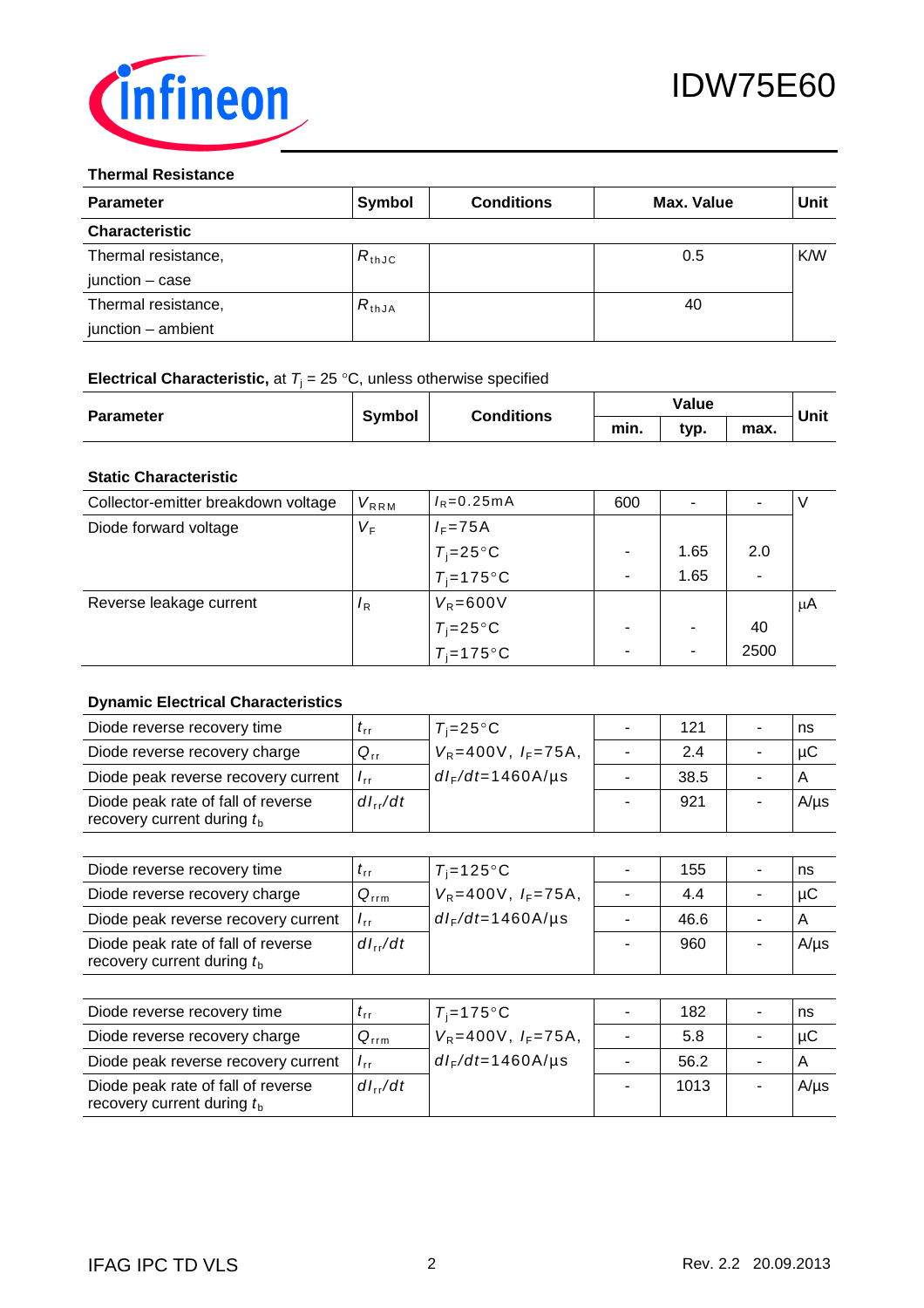

# IDW75E60



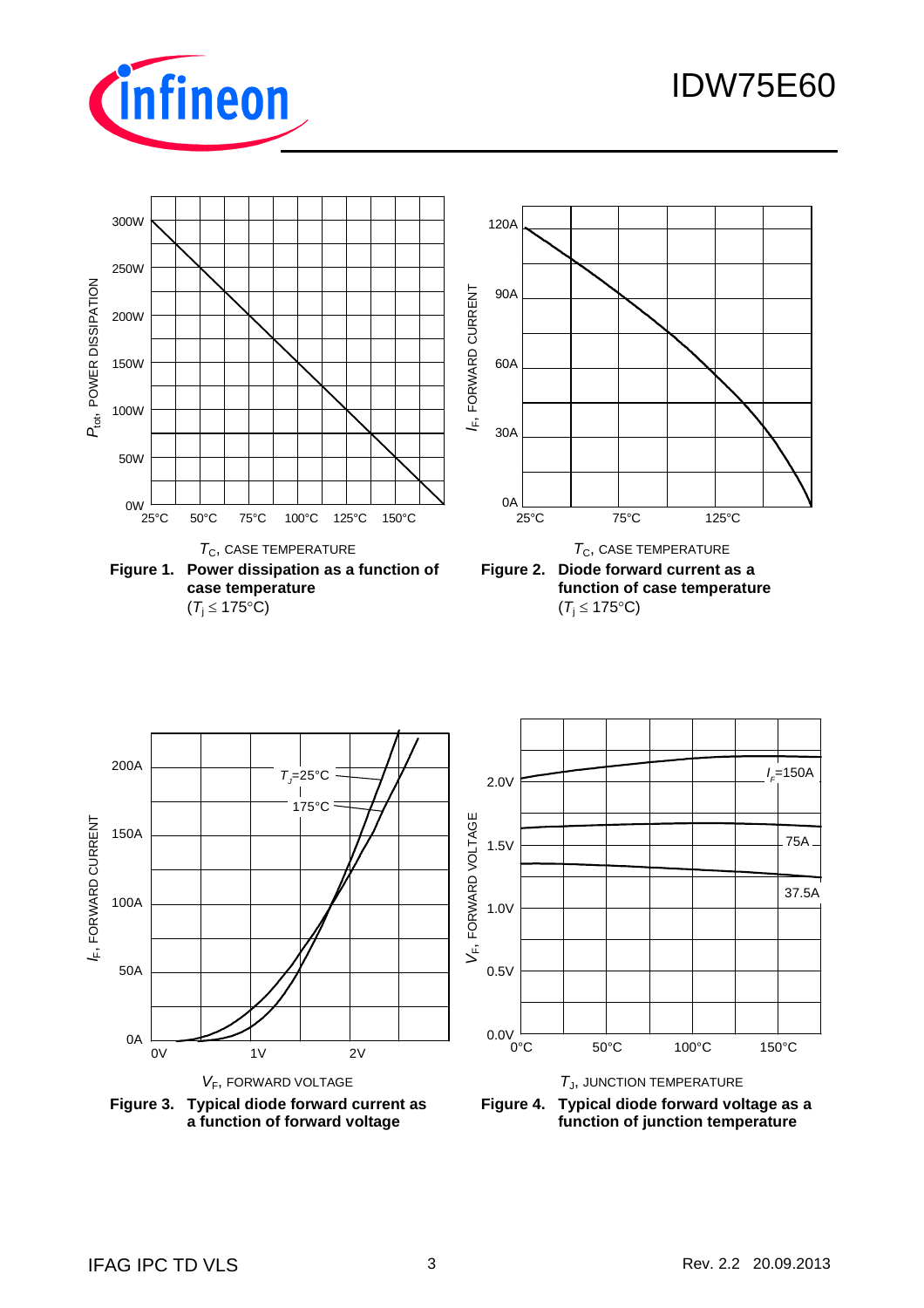

# IDW75E60

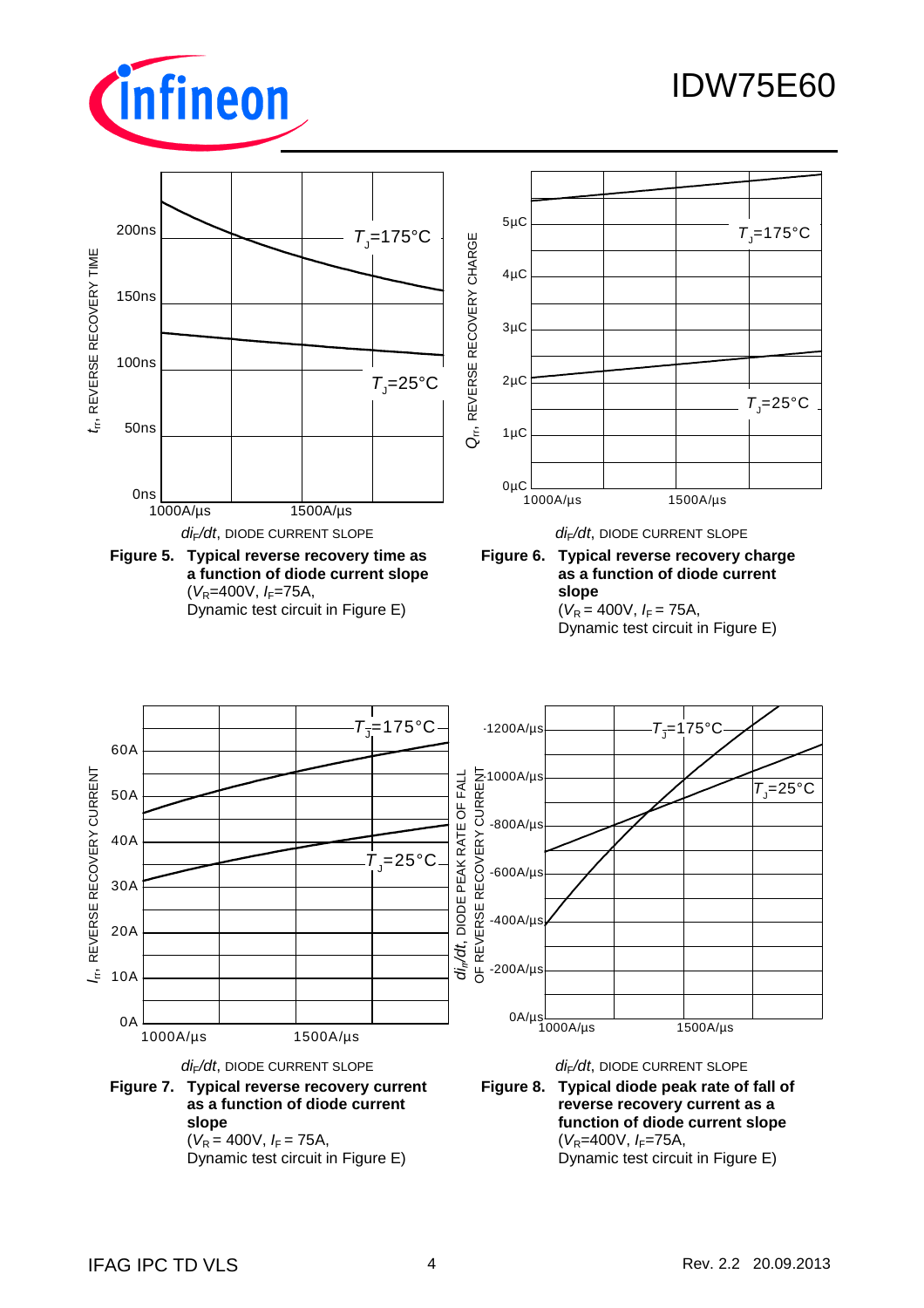

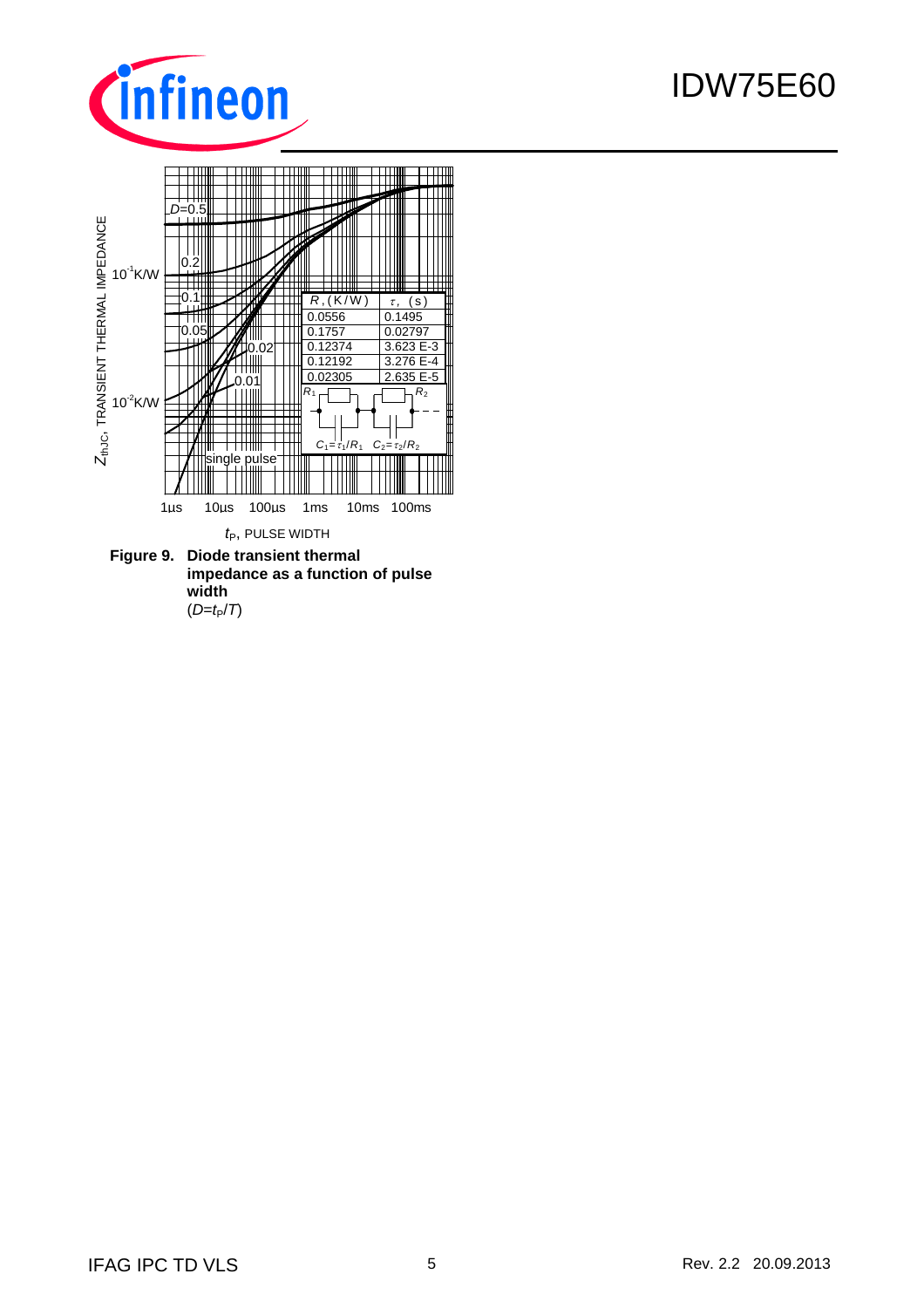

# IDW75E60





|                      |               | <b>INCHES</b> |            | <b>MILLIMETERS</b> |                |
|----------------------|---------------|---------------|------------|--------------------|----------------|
|                      | MAX.          | MIN           | MAX        | MN                 | <b>DIM</b>     |
|                      | 0,205         | 0,190         | 5,21       | 4,83               | A              |
| t                    | 0,100         | 0,089         | 2,54       | 2.27               | A1             |
|                      | 0,085         | 0,073         | 2,16       | 1.85               | A <sub>2</sub> |
|                      | 0.052         | 0,042         | 1.33       | 1,07               | ь              |
| sc                   | 0.095         | 0.075         | 2,41       | 1,90               | b1             |
|                      | 0,085         | 0,075         | 2.16       | 1.90               | b <sub>2</sub> |
|                      | 0.133         | 0.113         | 3,38       | 2,87               | b3             |
|                      | 0,123         | 0,113         | 3,13       | 2,87               | Ь4             |
| $\stackrel{0}{\Box}$ | 0,027         | 0.022         | 0,68       | 0,55               | c              |
|                      | 0,831         | 0,819         | 21,10      | 20,80              | D              |
|                      | 0,695         | 0,640         | 17,65      | 16,25              | D1             |
| <b>EUR</b>           | 0,053         | 0.037         | 1.35       | 0.95               | D <sub>2</sub> |
|                      | 0,635         | 0,618         | 16,13      | 15,70              | Ε              |
|                      | 0,557         | 0,516         | 14,15      | 13,10              | E1             |
|                      | 0,201         | 0,145         | 5,10       | 3,68               | E <sub>2</sub> |
|                      | 0,102         | 0.039         | 2,60       | 1,00               | E3             |
|                      | $0.214$ (BSC) |               | 5.44 (BSC) |                    | e              |
|                      | з             |               | з          |                    | N              |
|                      | 0,800         | 0,780         | 20,32      | 19,80              | Ł              |
|                      | 0.176         | 0.161         | 4,47       | 4,10               | L1             |
|                      | 0,146         | 0,138         | 3,70       | 3,50               | øΡ             |
|                      | 0,236         | 0,216         | 6,00       | 5,49               | Q              |
|                      | 0,248         | 0,238         | 6,30       | 6,04               | s              |
|                      |               |               |            |                    |                |

| DOCUMENT NO.<br>Z8B00003327 |            |
|-----------------------------|------------|
| SCALE                       | ō          |
| 0                           | 7.5mm      |
| EUROPEAN PROJECTION         |            |
|                             |            |
| <b>ISSUE DATE</b>           | 09 07 2010 |
| <b>REVISION</b>             | 05         |